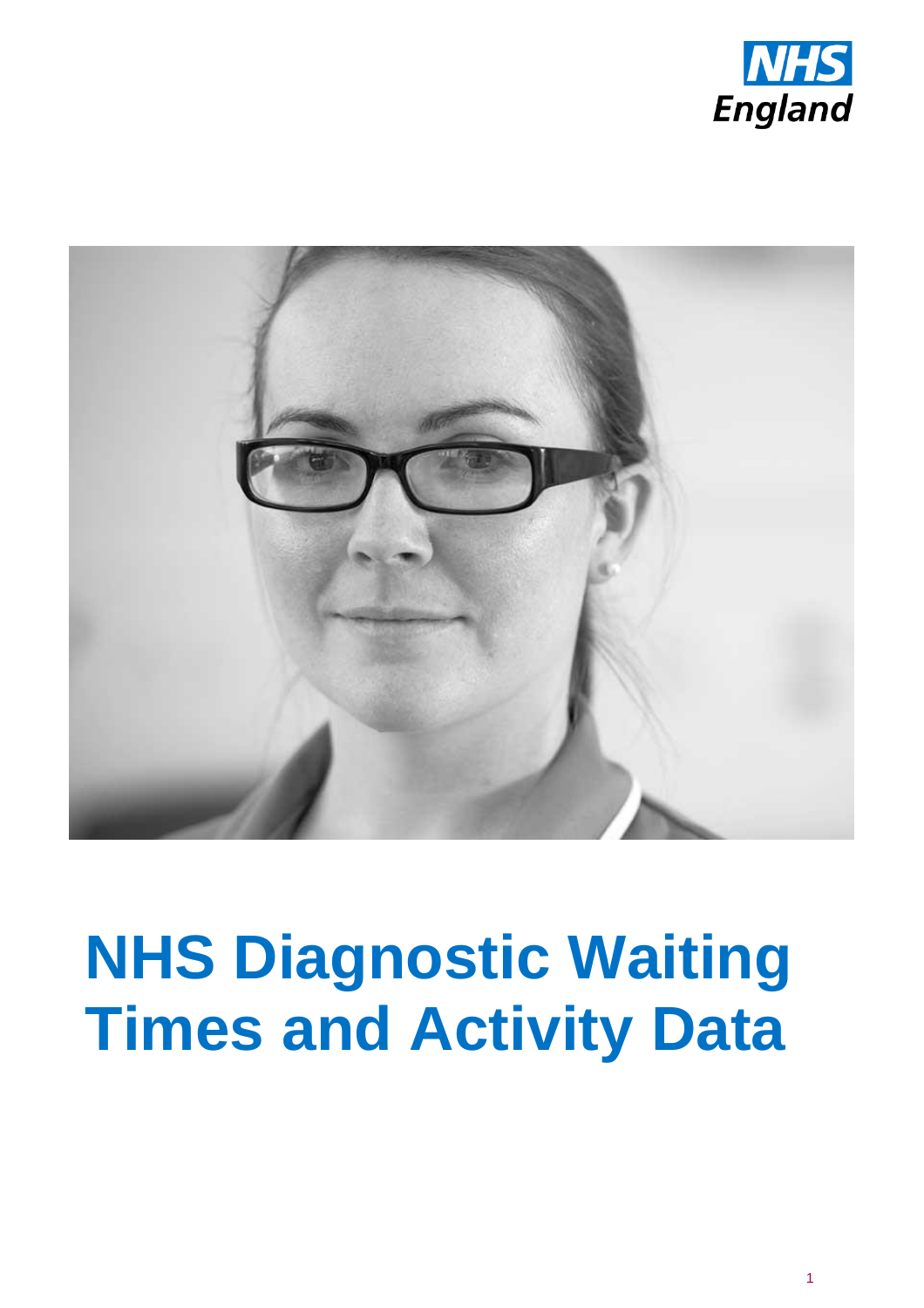# **NHS Diagnostic Waiting Times and Activity Data**

# **October 2014 Monthly Report**

Version number: 1

First published:  $10^{th}$  December 2014

Prepared by: NHS England Analytical Services (Operations)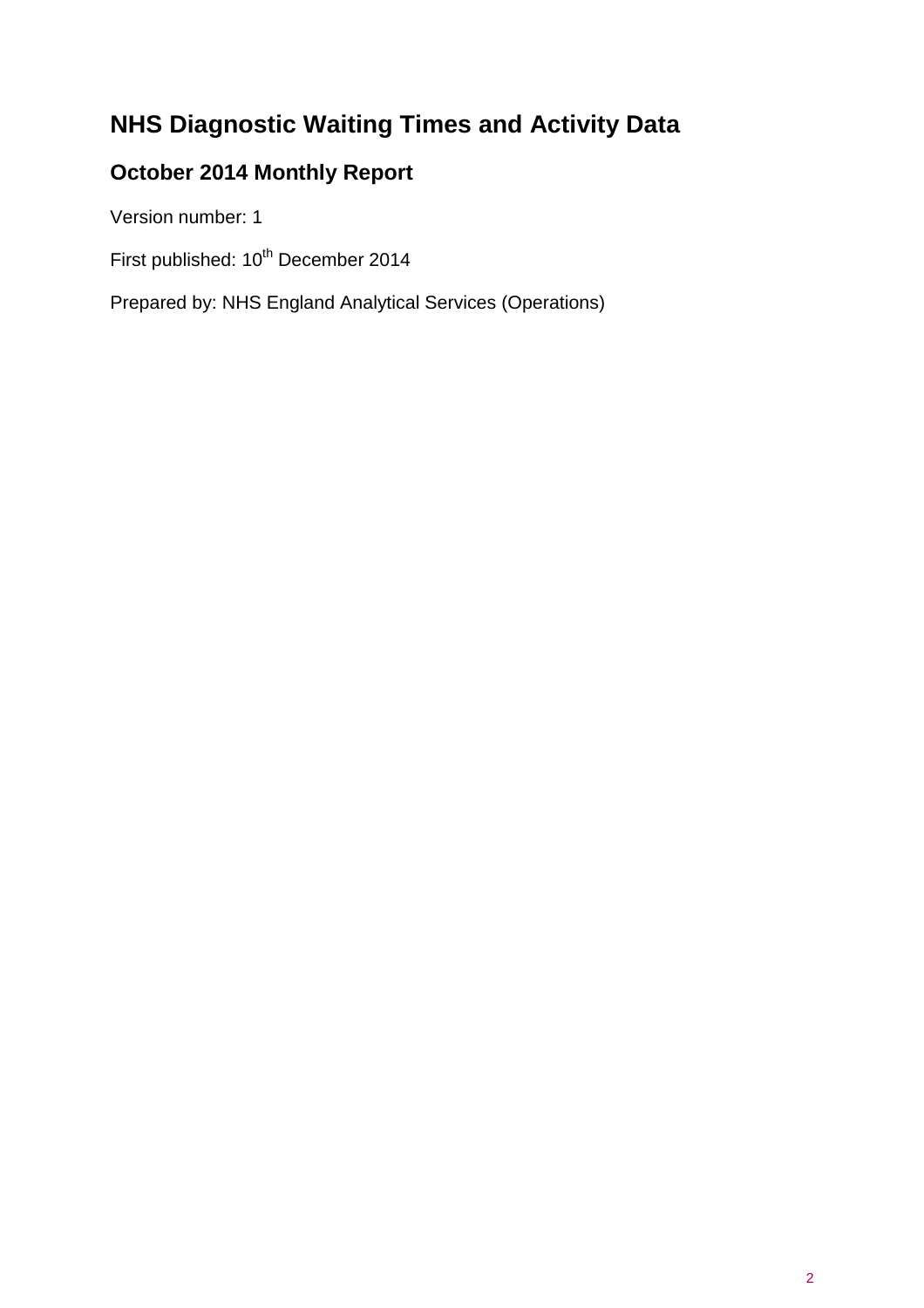# <span id="page-2-0"></span>**Contents**

| 1              |                          |  |  |  |  |  |
|----------------|--------------------------|--|--|--|--|--|
| 2              |                          |  |  |  |  |  |
| 3              |                          |  |  |  |  |  |
|                | 3.1<br>3.2               |  |  |  |  |  |
|                | 3.3<br>3.4               |  |  |  |  |  |
| $\overline{4}$ |                          |  |  |  |  |  |
|                | 4.1<br>4.2<br>4.3<br>4.4 |  |  |  |  |  |
| 5              |                          |  |  |  |  |  |
|                | 5.1<br>5.2<br>5.3<br>5.4 |  |  |  |  |  |
|                | 5.5                      |  |  |  |  |  |
|                | 5.6                      |  |  |  |  |  |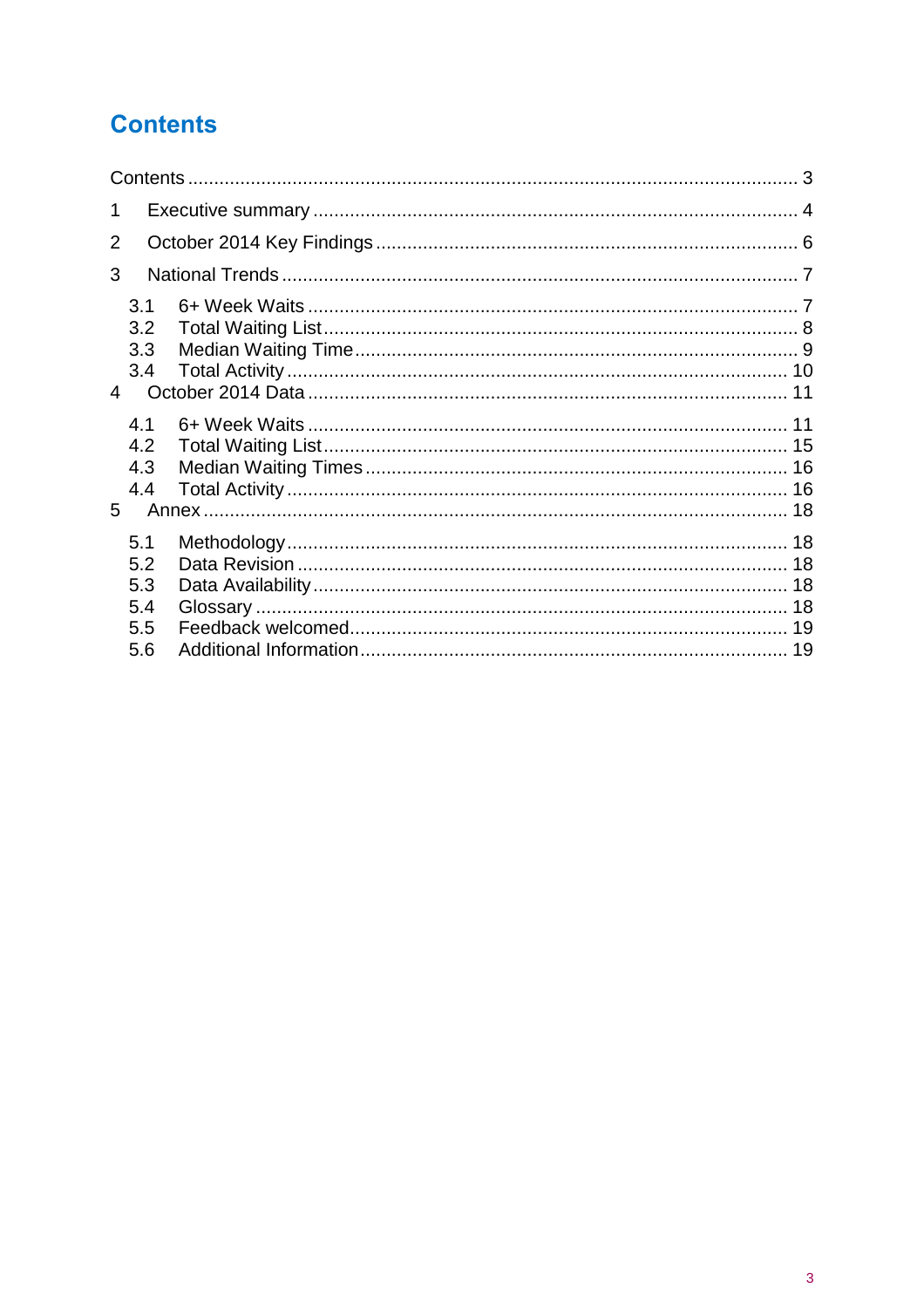# <span id="page-3-0"></span>**1 Executive summary**

This report presents a monthly summary of diagnostic waiting times and activity across the NHS in England. This monthly report is part of a routine series of publications produced by NHS England.

The data presented in this report measures the current waiting times of patients still waiting for any of 15 key diagnostic tests or procedures at the month end. This data is split by number of weeks waiting, and by test. The waiting times reported are for those patients who have been referred for a test, but whose test had not taken place by the end of the reporting period. Referrals may be from a variety of sources including GPs.

One of the main measurements covered in this report is the number and proportion of patients waiting six weeks or longer for a diagnostic test, from time of referral.

This six week diagnostic wait was initially introduced as a 'milestone' from March 2008 towards achieving the standard Referral to Treatment wait of 18 weeks by December 2008, but diagnostic waiting times now form part of the 2013/14 NHS Constitution. This gives patients the legal right to treatment within 18 weeks of referral (18 week RTT) and as part of this, pledges that patients should not be required to wait 6 weeks or longer for a diagnostic test.

NHS England's planning guidance states that there is a threshold of 99% for this pledge. The financial penalty for non-delivery of the standard is set out in the NHS Standard Contract 2014/15.

The 15 key diagnostic tests included in this report are:

- Imaging Magnetic Resonance Imaging (MRI)
- Imaging Computerised Tomography (CT)
- Imaging Non-obstetric Ultrasound
- Imaging Barium Enema
- Imaging Dual-Energy X-Ray Absorptiometry (DEXA) Scan
- Physiological Measurement Audiology Assessments
- Physiological Measurement Echocardiography
- Physiological Measurement Electrophysiology
- Physiological Measurement Neurophysiology peripheral neurophysiology
- Physiological Measurement Respiratory Physiology sleep studies
- Physiological Measurements Urodynamics pressures & flows
- Endoscopy Gastroscopy
- Endoscopy Colonoscopy
- Endoscopy Flexible Sigmoidoscopy
- Endoscopy Cystoscopy

For detailed descriptions of each diagnostic test please see the collection [guidance](http://www.england.nhs.uk/statistics/statistical-work-areas/diagnostics-waiting-times-and-activity/monthly-diagnostics-waiting-times-and-activity)  [document.](http://www.england.nhs.uk/statistics/statistical-work-areas/diagnostics-waiting-times-and-activity/monthly-diagnostics-waiting-times-and-activity)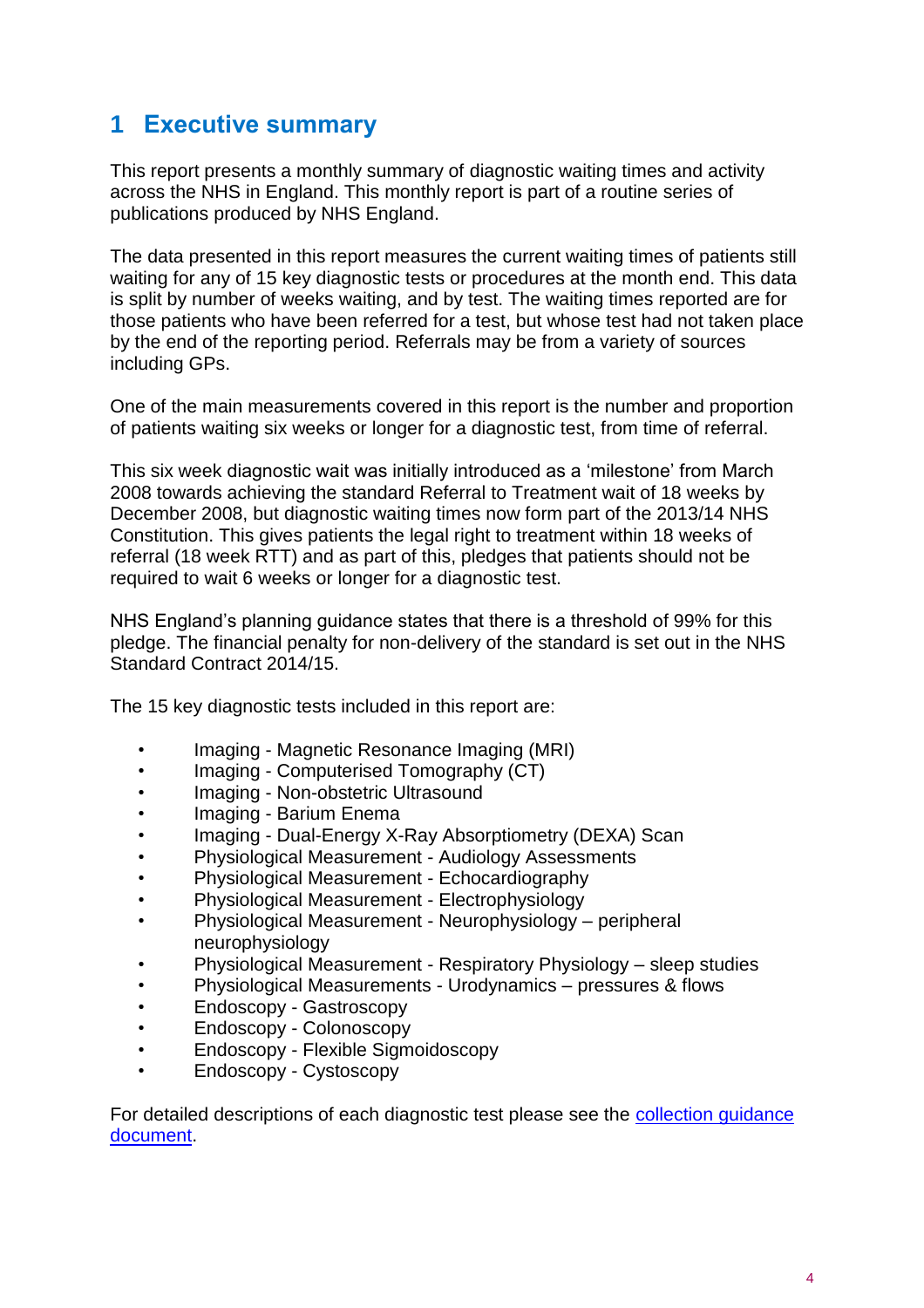Some of the key terms used throughout this report are outlined below:

**6+ Waits**

A count of the number of patients waiting 6 weeks or longer for a diagnostic test at month end from referral.

**Activity**

A count of the number of diagnostic tests undertaken during the month.

#### **Diagnostic Test**

A test or procedure of which the primary function is to identify a patient's disease or condition to allow a medical diagnosis to be made.

#### **Waiting List**

A count of the number of patients that are waiting for a diagnostic test at the end of the month.

A more comprehensive glossary is available in the Annex.

All England figures quoted are commissioner based. Commissioner based returns reflect data for patients for whom English commissioners are responsible.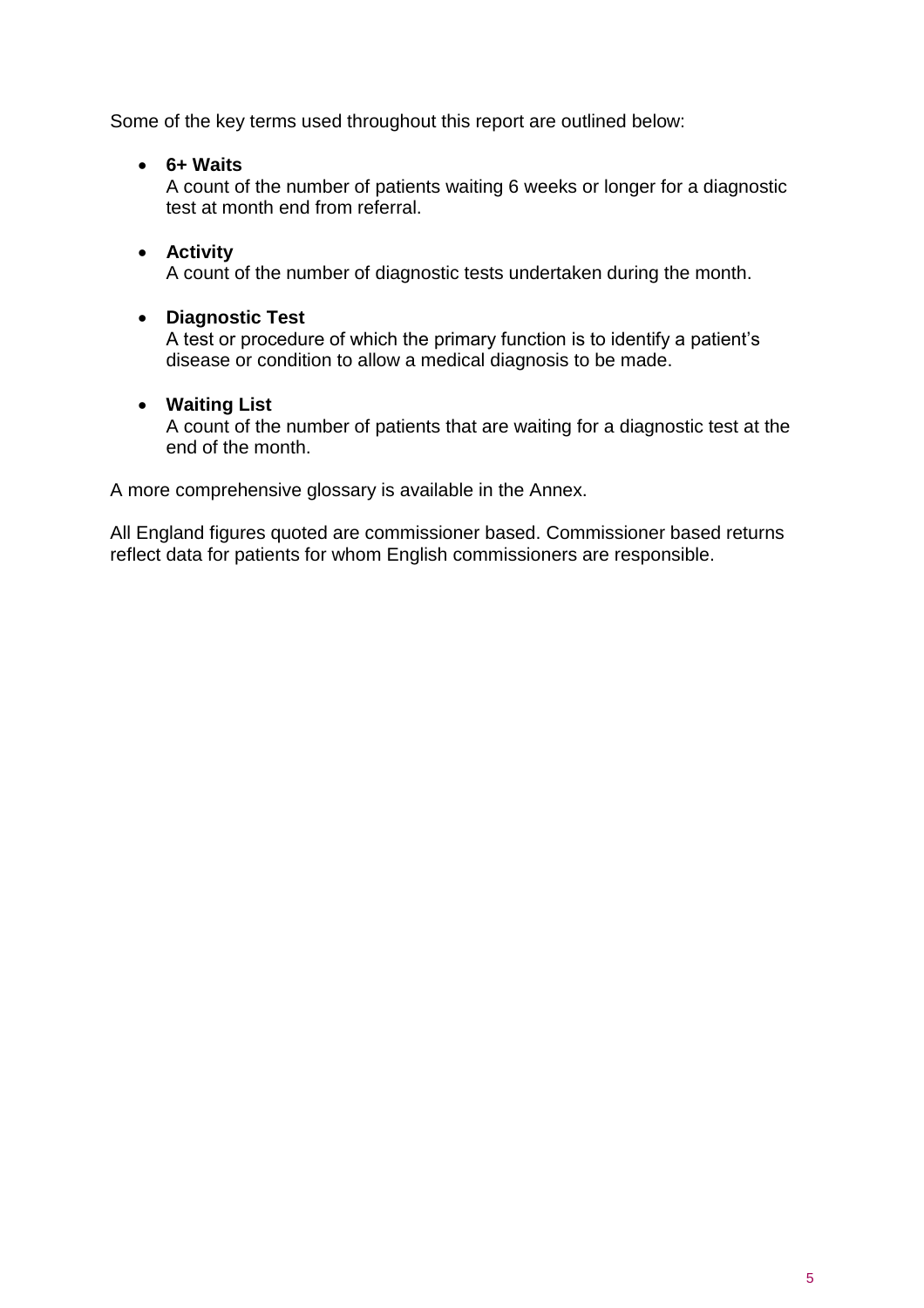# <span id="page-5-0"></span>**2 October 2014 Key Findings**

- The total number of patients waiting 6 weeks or longer from referral for one of the 15 key diagnostic tests at the end of October 2014 was 10,200. This represents 1.3% of the total number of patients waiting for a diagnostic test at the end of the month. Nationally, the operational standard of less than 1% of patients waiting 6 weeks or longer was not met.
- The total number of patients waiting 6 weeks or longer has shown an increase of 5,000 from the end of October 2013.
- The percentage of patients waiting 6 weeks or longer in October 2014 has increased by 0.6 percentage points from the same period last year. In between these periods the percentage has shown an increasing trend followed by a slight decrease, with a peak of 2.3% (May 2014) and low of 0.7% (October 2013).
- The test with the highest proportion of patients waiting 6 weeks or longer in October 2014 was Urodynamics with 7.8% of all patients waiting 6 weeks or longer. The test with the smallest proportion was Barium Enema with 0.3%.
- An alternative measure of diagnostic waiting times is the average (median) waiting time. The average patient waiting for a diagnostic test had been waiting 1.9 weeks at the end of October 2014.
- There were 789,200 patients still waiting for a diagnostic test at the end of October 2014. This is an increase of 81,200 from October 2013. In the past twelve months the total number of patients waiting for a diagnostic test has continued to increase with an average monthly increase of 0.9%. This is higher than the average monthly increase in activity.
- A total of 1,679,600 diagnostic tests were undertaken in October 2014. This is an increase of 4.9% from the same period last year. In the previous twelve months activity has continued to increase with an average monthly increase of 0.4%.
- Princess Alexandra Hospital NHS Trust failed to submit any diagnostic data this month, due to issues with their Patient Administration System.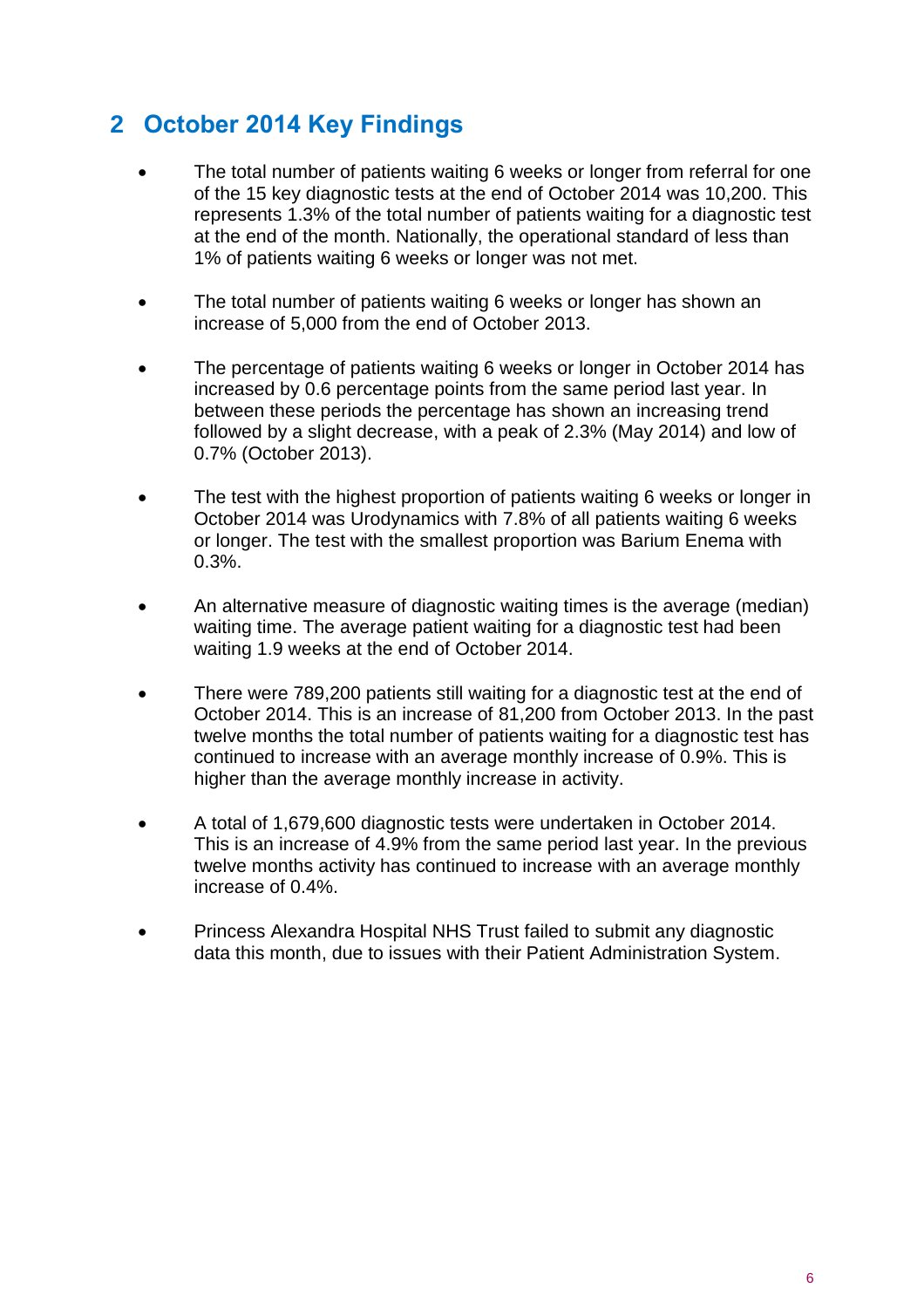# <span id="page-6-0"></span>**3 National Trends**

This section analyses trends in monthly diagnostic waiting times and activity data that has been collected since January 2006.

## <span id="page-6-1"></span>**3.1 6+ Week Waits**

3.1.1. The total number of patients waiting 6 weeks or longer dropped sharply between January 2007 and March 2008, before maintaining a slight average monthly reduction (Chart 1). This reduction is most likely the result of Trusts working towards the NHS Improvement Plan (June 2004) milestone that no one should wait longer than 6 weeks for a diagnostic test by March 2008. Between March 2008 and October 2013 the total number of patients waiting 6 weeks or longer was showing a steady reduction. Between October 2013 and May 2014 the number of patients waiting 6 weeks or longer has increased significantly, although in recent months that number has been decreasing slightly.



**Chart 1: Total number of patients waiting 6+ weeks at month end for all tests – Jan 2006 to Oct 2014**

3.1.2. The proportion of patients waiting 6 weeks or longer shows a similar drop between January 2007 and the 6 week milestone in March 2008 before stabilising (Chart 2). Over the past 12 months the proportion of patients waiting 6 weeks or longer has shown a low of 0.7% (October 2013) and a high of 2.3% (May 2014). The 1% operational standard was last met in November 2013.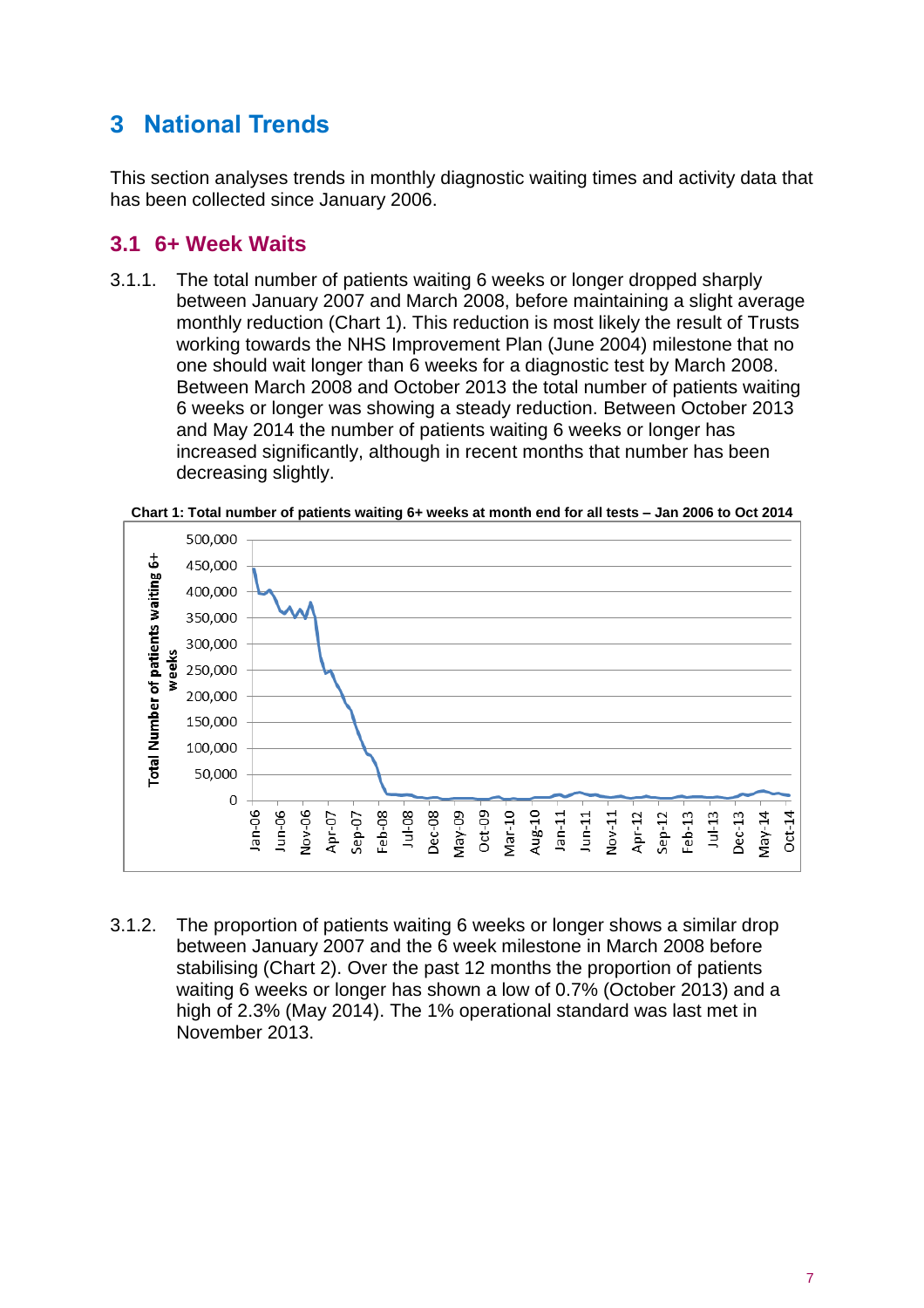



## <span id="page-7-0"></span>**3.2 Total Waiting List**

3.2.1. As seen with the number and proportion of patients waiting 6 weeks or longer, the total number of patients waiting at the month end dropped dramatically between January 2007 and the 6 week milestone in March 2008 (Chart 3). Between March 2008 and January 2009 the total waiting list remained stable, after which the underlying trend has shown an increase. In the last twelve months the average monthly increase was 0.9%.



**Chart 3: Total number of patients waiting at month end for all tests – January 2006 to October 2014**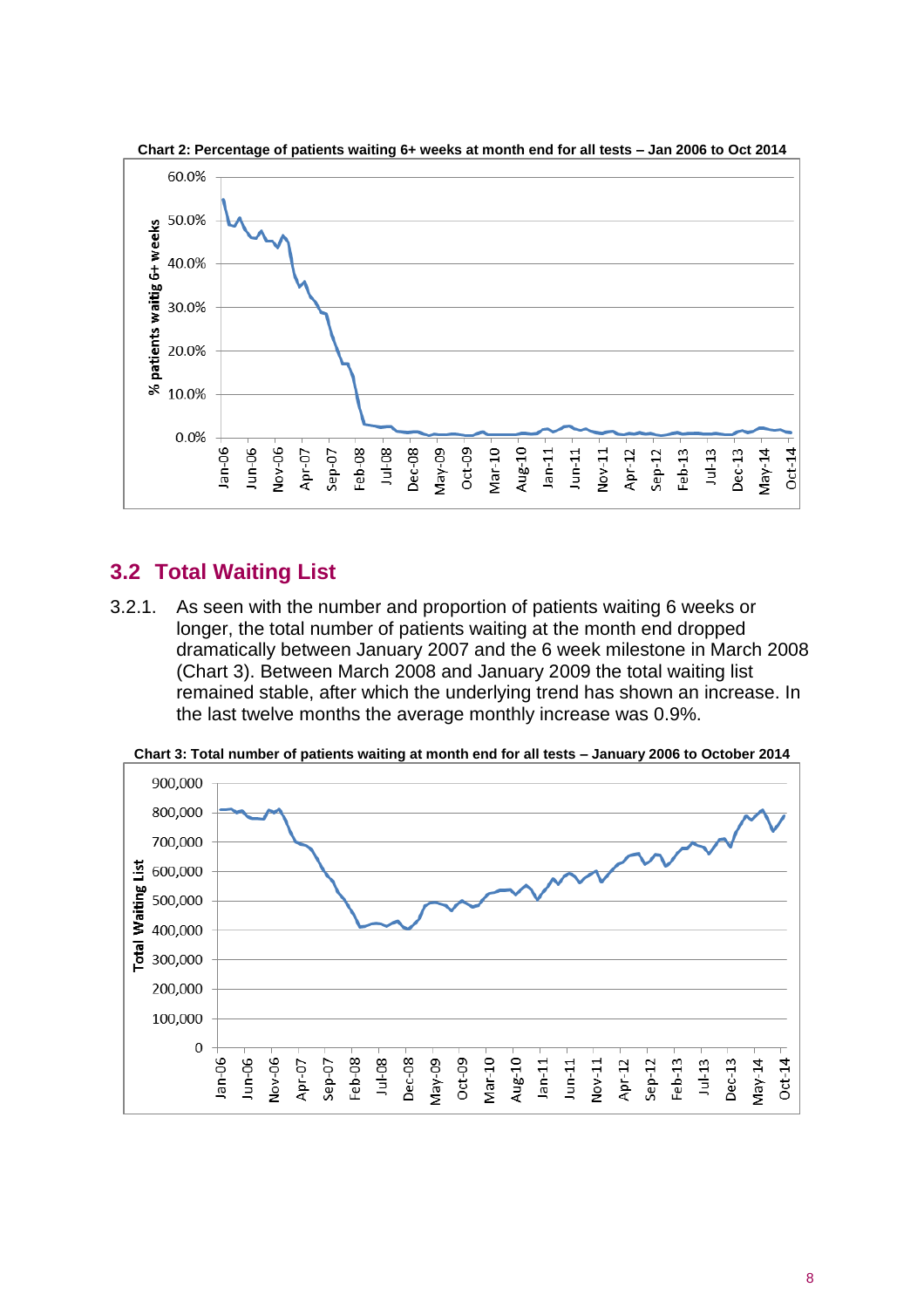## <span id="page-8-0"></span>**3.3 Median Waiting Time**

3.3.1. The average (median) waiting time displays a similar trend to the total waiting list and 6+ waits. After a rapid decrease in the first two years leading to the 6 week milestone, the median waiting time has remained stable (Chart 4). The data shows significant increases during December every year, as a result of the increased number of bank holidays and resulting staff shortages. However, in the last twelve months, the median waiting time has remained stable at around 2.0 weeks, with a high of 2.5 weeks (December 2013) and a low of 1.8 weeks (January 2014).



**Chart 4: Median waiting time for all tests – January 2006 to October 2014**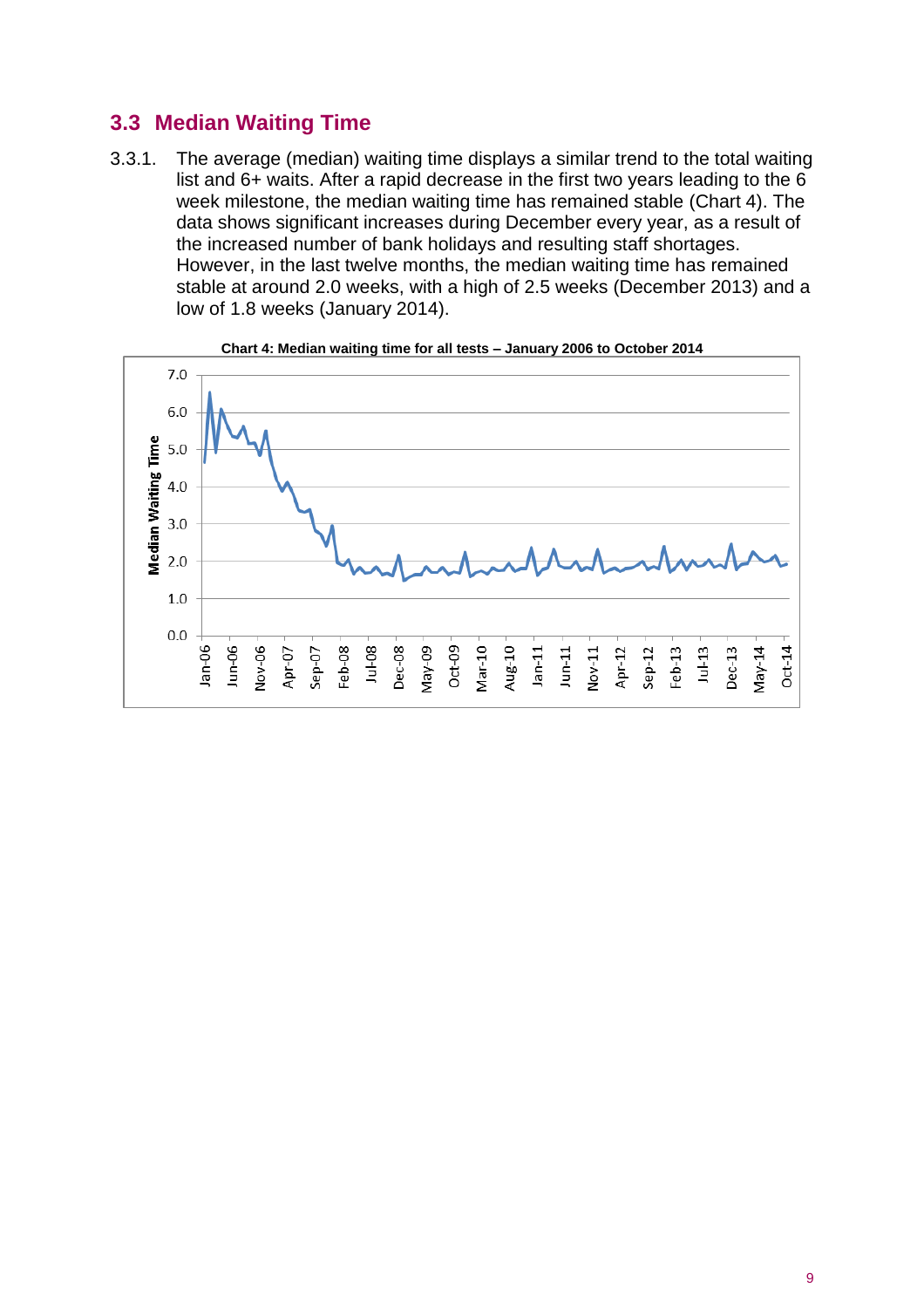# <span id="page-9-0"></span>**3.4 Total Activity**

3.4.1. The monthly activity figure can fluctuate significantly month to month, with particularly notable decreases in December due to the bank holidays. However, the underlying trend has shown an increase since January 2006. If the data is adjusted to show activity per working day, the monthly variation becomes less pronounced. (Chart 5).



**Chart 5: Total activity and working day adjusted activity per month for all tests – Jan 2006 to Oct 2014**

- 3.4.2. Monthly activity has increased slightly over the last 12 months with an average monthly increase of 0.4% (0.4% when adjusted for working days).
- 3.4.3. In the previous twelve months, individual tests have shown slight changes in activity. The largest changes have been for Sleep Studies, which have shown an average monthly increase of 1.8%. The test with the largest reduction in activity was Electrophysiology, which have shown an average monthly decrease of 0.4%

Please note that activity data was not collected in May 2006 and as a result all activity time series graphs will show missing values for that month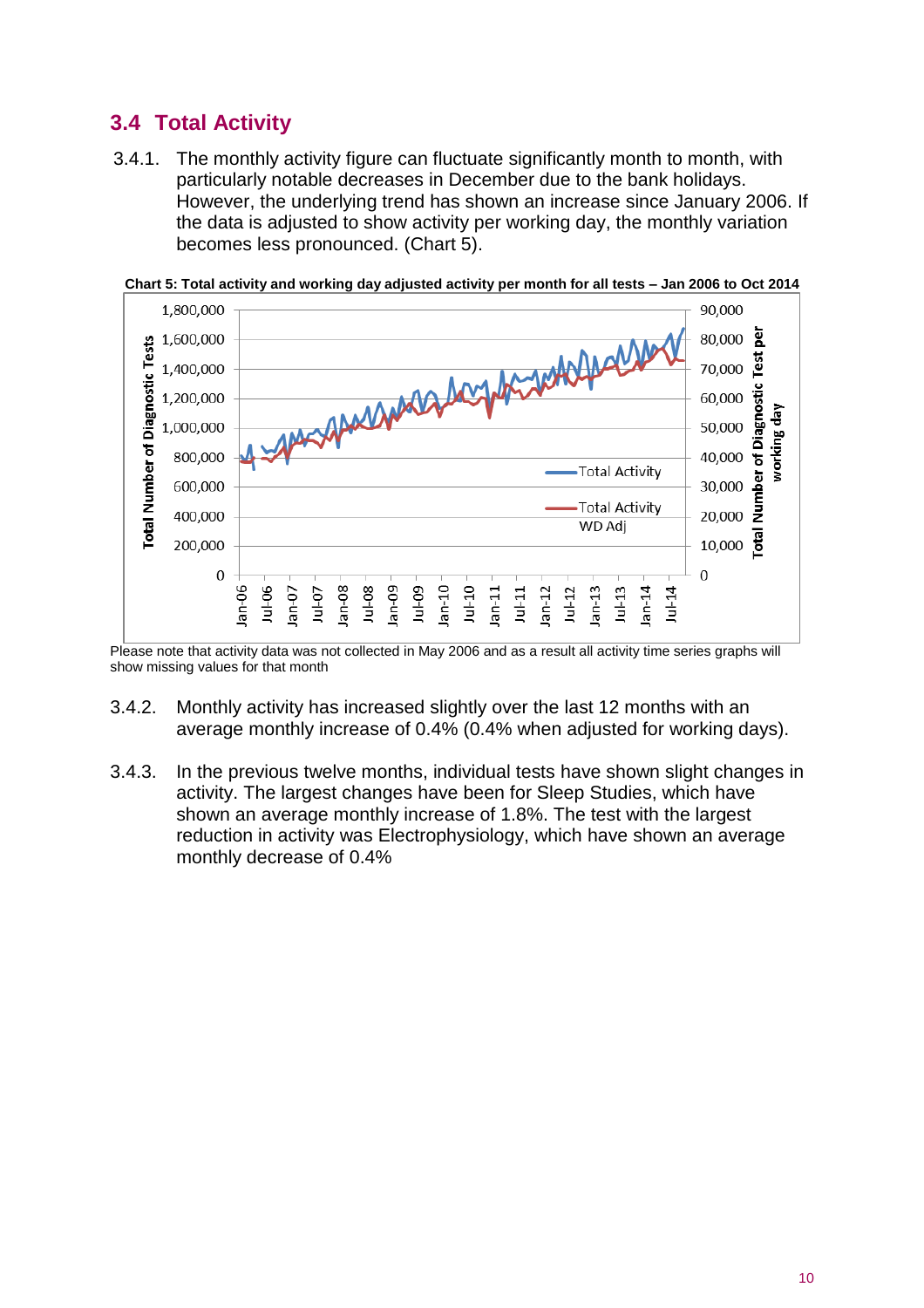# <span id="page-10-0"></span>**4 October 2014 Data**

This section analyses the October 2014 diagnostic waiting times and activity data, and includes comparisons between tests, area teams, providers and commissioners.

#### <span id="page-10-1"></span>**4.1 6+ Week Waits**

- 4.1.1. At the end of October 2014, there were a total of 10,200 patients waiting 6 weeks or longer from referral for one of the 15 key diagnostic tests. This represents 1.3% of the total number of patients waiting at the end of the month. The number of patients waiting 6 weeks or longer has shown an increase of 5,000 from the same period last year. The proportion of patients waiting 6 weeks or longer has increased by 0.6 percentage points from October 2013.
- 4.1.2. Compared to October 2013, Cystoscopy has shown the largest increase in the proportion of patients waiting 6 weeks or longer for a diagnostic test. (3.5 percentage points). Non Obstetric Ultrasound, Barium Enema and Audiology Assessments have all shown the smallest increases (0.1 percentage points).

|                              | <b>Oct-13</b> | <b>Oct-14</b> | <b>Difference</b><br>(%age<br>points) |
|------------------------------|---------------|---------------|---------------------------------------|
| <b>MRI</b>                   | 0.6%          | 0.7%          | 0.2%                                  |
| СT                           | 0.1%          | 0.5%          | 0.3%                                  |
| Non Obstetric Ultrasound     | 0.5%          | 0.5%          | 0.1%                                  |
| Barium Enema                 | 0.1%          | 0.3%          | 0.1%                                  |
| Dexa Scan                    | 0.6%          | 0.8%          | 0.2%                                  |
| <b>Audiology Assessments</b> | 1.5%          | 1.6%          | 0.1%                                  |
| Echocardiography             | 0.8%          | 2.3%          | 1.5%                                  |
| Electrophysiology            | 0.4%          | 1.0%          | 0.6%                                  |
| Peripheral Neurophysiology   | 1.3%          | 2.6%          | 1.4%                                  |
| <b>Sleep Studies</b>         | 0.7%          | 2.3%          | 1.6%                                  |
| Urodynamics                  | 6.3%          | 7.8%          | 1.5%                                  |
| Colonoscopy                  | 2.0%          | 3.8%          | 1.8%                                  |
| Flexi Sigmoidoscopy          | 0.9%          | 3.1%          | 2.2%                                  |
| Cystoscopy                   | 2.7%          | 6.2%          | 3.5%                                  |
| Gastroscopy                  | 1.6%          | 4.0%          | 2.4%                                  |
| All Tests                    | 0.7%          | 1.3%          | 0.6%                                  |

**Table 1: Proportion of patients waiting 6+ weeks, by test – October 2013 & October 2014.**

Note: Figures may differ due to rounding.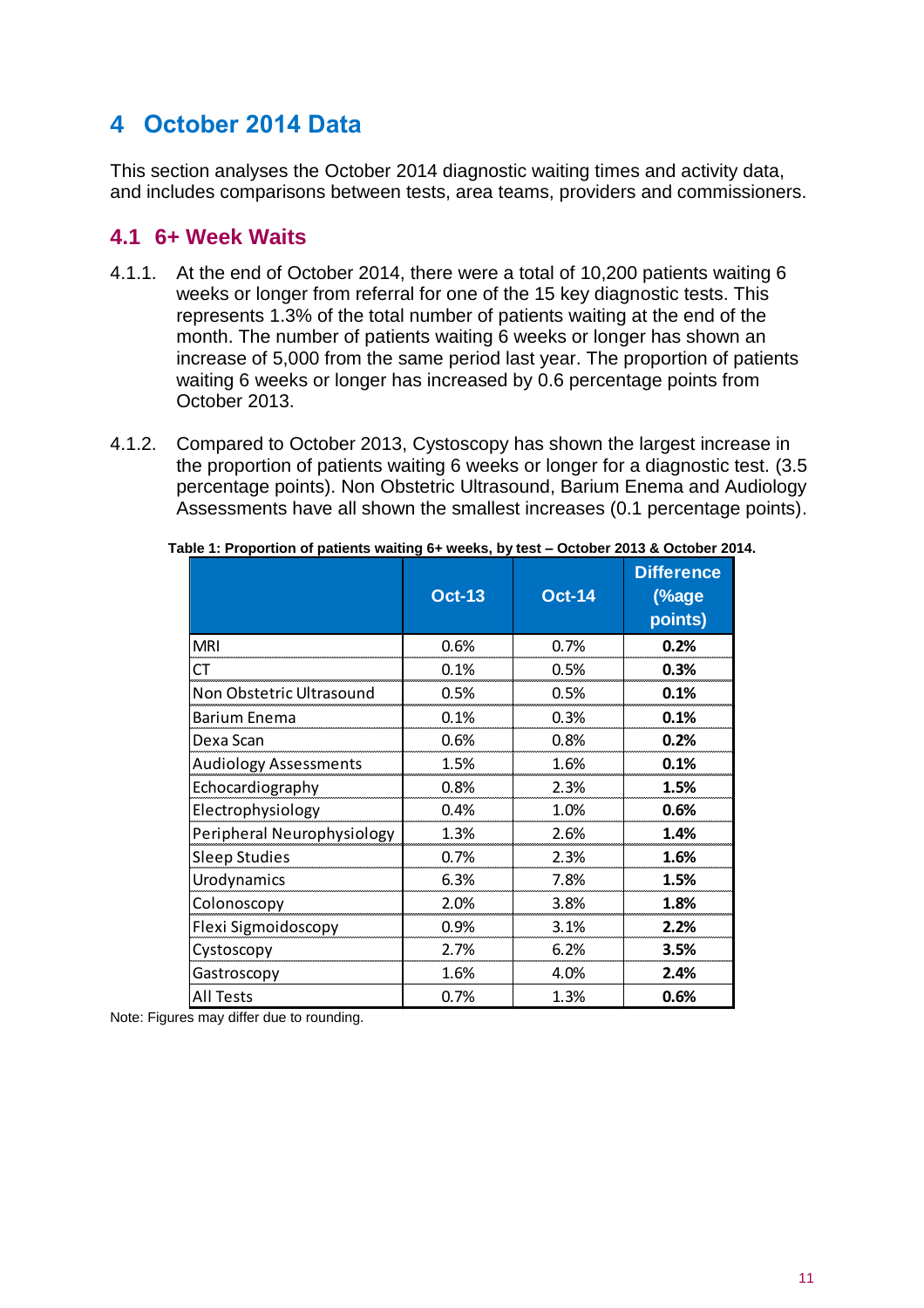4.1.3. This month, the operational standard that less than 1% of patients should wait 6 weeks or more from referral for a diagnostic test was met in 6 out of 15 tests. The test with the lowest proportion of patients waiting 6 weeks or longer was Barium Enema (0.3%) and the test with the highest proportion was Urodynamics (7.8%). (Chart 6).



**Chart 6: Percentage of patients waiting 6+ weeks, by test – October 2014**

4.1.4. In addition to the key diagnostic tests, it's possible to look at performance across 3 different test types (Imaging, Physiological Measurement, and Endoscopy. The proportion of patients waiting 6 weeks or longer for a diagnostic test at the end of October 2014 increased for all 3 test types compared to October 2013. Endoscopy tests have shown the largest increase (2.3 percentage points), while Imaging tests have shown the smallest increase (0.1 percentage points). See section 5.4 for which tests are included under the different test types.

|  |  | Table 2: Proportion of patients waiting 6+ weeks, by test type - October 2013 & October 2014 |  |
|--|--|----------------------------------------------------------------------------------------------|--|
|  |  |                                                                                              |  |

|                           | <b>Oct-13</b> | <b>Oct-14</b> | <b>Difference</b><br>(%age<br>points) |
|---------------------------|---------------|---------------|---------------------------------------|
| Imaging                   | 0.4%          | 0.6%          | 0.1%                                  |
| Physiological Measurement | 1.3%          | 2.3%          | 1.0%                                  |
| Endoscopy                 | 1.8%          | 4.1%          | 2.3%                                  |
| All Tests                 | $0.7\%$       | 1.3%          | 0.6%                                  |

Note: Figures may differ due to rounding.

4.1.5. Overall, the number of patients waiting 6 weeks or longer for an Imaging test decreased by 698 this month. The number of patients waiting 6 weeks or longer for an Imaging test has decreased each month since May 2014. The number of patients waiting 6 weeks or longer for Physiological Measurement tests and Endoscopy tests also fell this month by 174 and 25 respectively.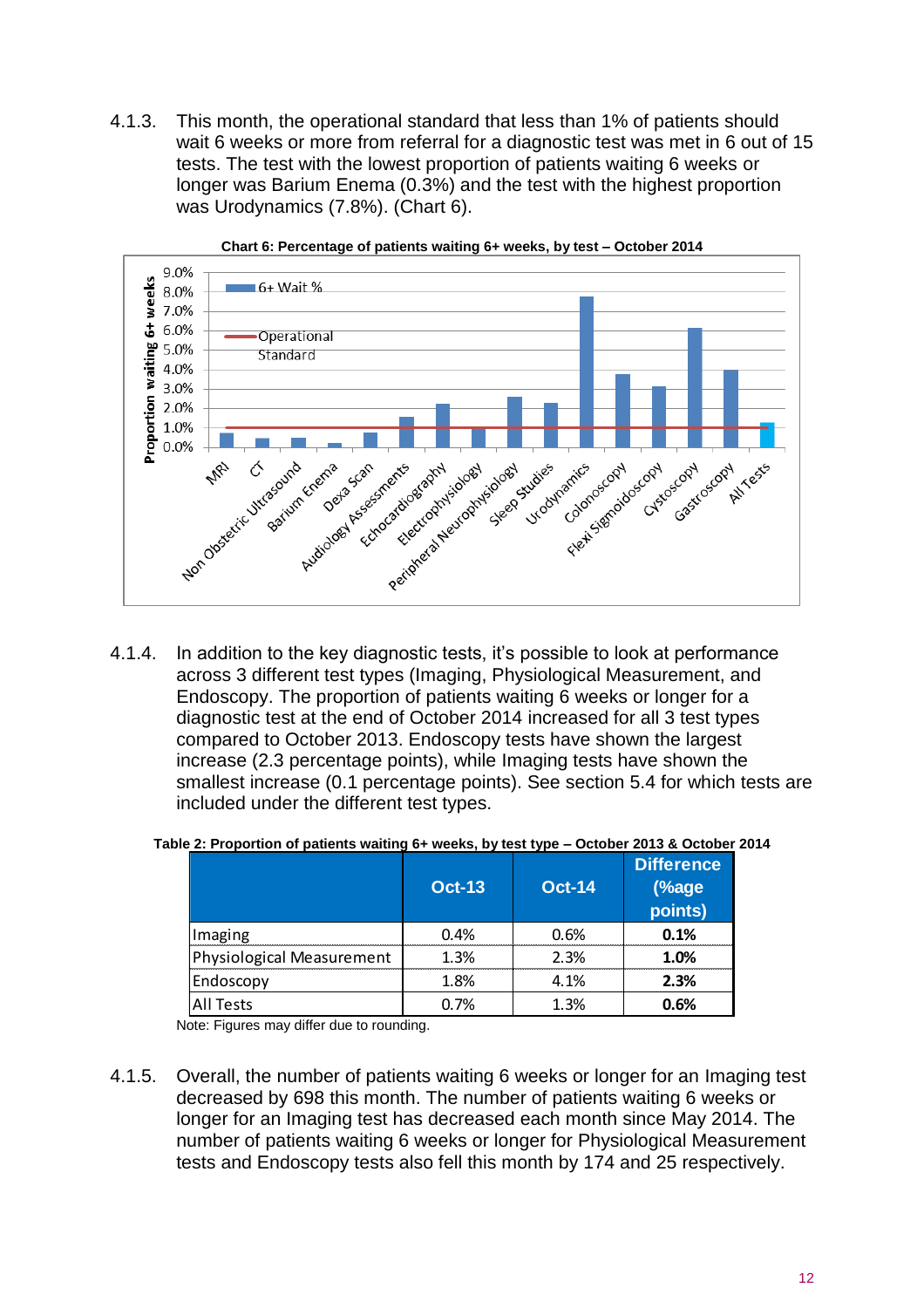- 4.1.6. Out of 155 Acute Trusts that submitted in October 2014, 42 providers (27.1%) failed to meet the 1% operational standard.
- 4.1.7. Of the 211 CCGs, 78 commissioners (37.0%) failed to meet the 1% operational standard. This is 3 fewer CCG's commissioners than in the previous month, but 47 more commissioners than in October 2013.
- 4.1.8. In total 14 area teams failed to meet the 1% operational standard. 'Durham, Darlington and Tees Area Team' reported the highest proportion of patients waiting 6 weeks or longer (4.2%) while 'Bath, Gloucestershire, Swindon and Wiltshire Area Team' and 'Merseyside Area Team' reported the lowest (0.3%). (Table 2).
- 4.1.9. Feedback from NHS trusts has indicated that variations can exist between different area teams due to a variety of reasons from machines breaking down to staff shortages in trusts that usually only affect one area team.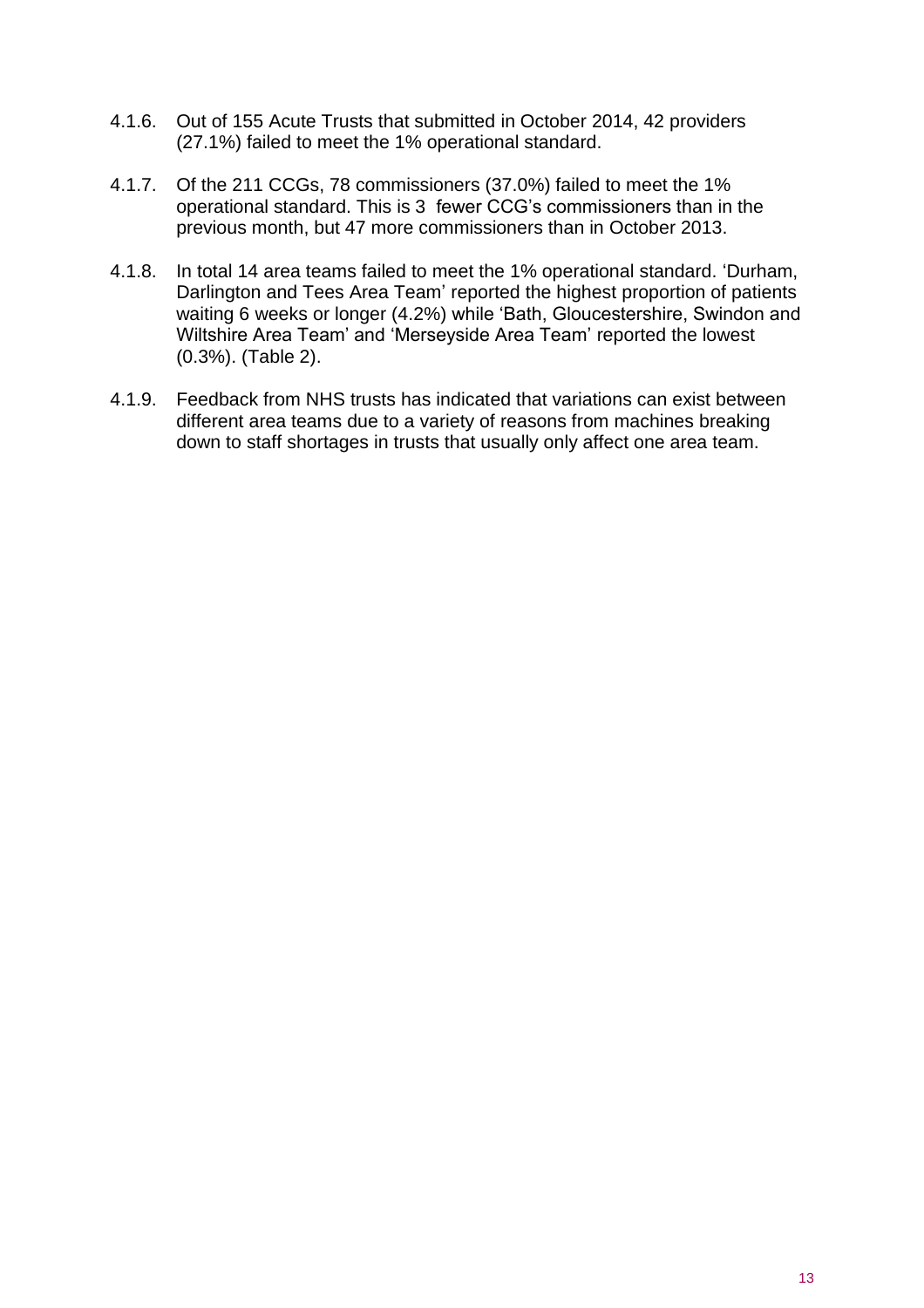| <b>Region</b>                                        | <b>Area Team</b>                                            | <b>Number of</b><br>patients<br>waiting 6<br>weeks or<br>longer at<br>month end | <b>Percentage</b><br>of patients<br>waiting 6+<br>weeks at<br>month end | <b>Total</b><br>number of<br>patients<br>waiting at<br>month end | <b>Total activity</b><br>undertaken<br>in month | <b>Median</b><br><b>Waiting</b><br><b>Time</b> |
|------------------------------------------------------|-------------------------------------------------------------|---------------------------------------------------------------------------------|-------------------------------------------------------------------------|------------------------------------------------------------------|-------------------------------------------------|------------------------------------------------|
| North                                                | Durham, Darlington and Tees                                 | 905                                                                             | 4.2%                                                                    | 21,548                                                           | 43,701                                          | 2.2                                            |
| North                                                | South Yorkshire and Bassetlaw                               | 624                                                                             | 3.4%                                                                    | 18,422                                                           | 51,788                                          | 2.0                                            |
| Midlands & East                                      | Birmingham and The Black Country                            | 938                                                                             | 2.5%                                                                    | 37,711                                                           | 70,190                                          | 2.2                                            |
| Midlands & East                                      | Derbyshire and Nottinghamshire                              | 562                                                                             | 2.2%                                                                    | 25,347                                                           | 58,319                                          | 1.7                                            |
| South                                                | Bristol, North Somerset, Somerset and South Gloucestershire | 539                                                                             | 2.2%                                                                    | 24,858                                                           | 49,959                                          | 2.1                                            |
| South                                                | Devon, Cornwall and Isles of Scilly                         | 485                                                                             | 2.1%                                                                    | 23,615                                                           | 54,276                                          | 1.8                                            |
| North                                                | Cumbria, Northumberland, Tyne and Wear                      | 673                                                                             | 1.9%                                                                    | 34,691                                                           | 67,667                                          | 2.0                                            |
| North                                                | Lancashire                                                  | 314                                                                             | 1.5%                                                                    | 20,437                                                           | 44,422                                          | 1.8                                            |
| London                                               | London                                                      | 1,621                                                                           | 1.3%                                                                    | 124,071                                                          | 251,179                                         | 1.9                                            |
| South                                                | Thames Valley                                               | 265                                                                             | 1.2%                                                                    | 21,546                                                           | 61,489                                          | 1.9                                            |
| North                                                | <b>Greater Manchester</b>                                   | 526                                                                             | 1.2%                                                                    | 43,259                                                           | 86,160                                          | 2.0                                            |
| Midlands & East                                      | Shropshire and Staffordshire                                | 284                                                                             | 1.1%                                                                    | 25,022                                                           | 52,419                                          | 2.0                                            |
| Midlands & East                                      | Arden, Herefordshire and Worcestershire                     | 301                                                                             | 1.0%                                                                    | 29,578                                                           | 51,238                                          | 2.0                                            |
| Midlands & East                                      | Hertfordshire and The South Midlands                        | 384                                                                             | 1.0%                                                                    | 38,048                                                           | 71,933                                          | 1.9                                            |
| South                                                | Kent and Medway                                             | 278                                                                             | 0.9%                                                                    | 32,119                                                           | 62,349                                          | 2.1                                            |
| Midlands & East                                      | East Anglia                                                 | 257                                                                             | 0.8%                                                                    | 32,721                                                           | 68,872                                          | 2.1                                            |
| North                                                | North Yorkshire and Humber                                  | 191                                                                             | 0.7%                                                                    | 26,140                                                           | 53,852                                          | 1.8                                            |
| South                                                | Wessex                                                      | 255                                                                             | 0.7%                                                                    | 37,481                                                           | 86,809                                          | 1.9                                            |
| South                                                | <b>Surrey and Sussex</b>                                    | 217                                                                             | 0.7%                                                                    | 32,588                                                           | 83,003                                          | 1.8                                            |
| Midlands & East                                      | Leicestershire and Lincolnshire                             | 156                                                                             | 0.7%                                                                    | 23,701                                                           | 44,272                                          | 2.0                                            |
| North                                                | West Yorkshire                                              | 175                                                                             | 0.5%                                                                    | 33,082                                                           | 71,312                                          | 1.9                                            |
| North                                                | Cheshire, Warrington and Wirral                             | 81                                                                              | 0.4%                                                                    | 20,966                                                           | 43,334                                          | 1.8                                            |
| Midlands & East                                      | Essex                                                       | 72                                                                              | 0.4%                                                                    | 18,909                                                           | 48,089                                          | 1.8                                            |
| North                                                | Merseyside                                                  | 57                                                                              | 0.3%                                                                    | 18,536                                                           | 46,043                                          | 1.8                                            |
| South                                                | Bath, Gloucestershire, Swindon and Wiltshire                | 58                                                                              | 0.3%                                                                    | 21,703                                                           | 42,085                                          | 2.0                                            |
| England (including all Independent Sector Providers) | 10,237                                                      | 1.3%                                                                            | 789,184                                                                 | 1,679,572                                                        | 1.9                                             |                                                |

**Table 3: October 2014 Diagnostic Waiting Times and Activity by Area Team, Commissioner based data**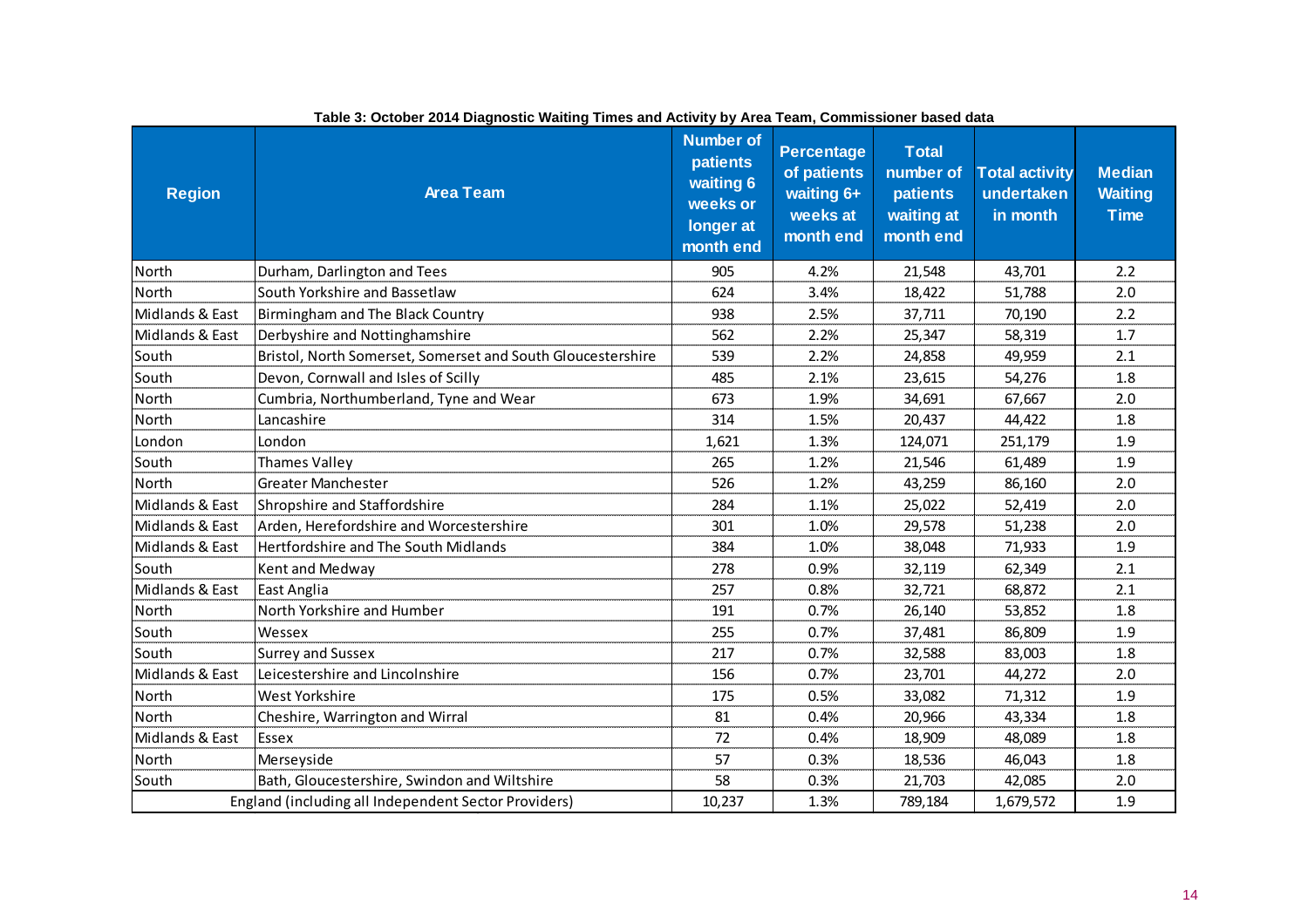## <span id="page-14-0"></span>**4.2 Total Waiting List**

4.2.1. At the end of October 2014 there were a total of 789,200 patients still waiting for a diagnostic test. This is an increase of 81,200 (11.5%) from October 2013. The test with the largest waiting list was Non Obstetric Ultrasound (276,585) accounting for 35.0% of all patients waiting. The test with the smallest waiting list was Barium Enema (1,596) accounting for 0.2% of all patients waiting. (Table 3).

|                              | <b>Oct-13</b> | <b>Oct-14</b> | <b>Growth</b><br>$(\%$ age) |
|------------------------------|---------------|---------------|-----------------------------|
| <b>MRI</b>                   | 152,788       | 168,435       | 10.2%                       |
| СT                           | 81,964        | 95,256        | 16.2%                       |
| Non Obstetric Ultrasound     | 248,334       | 276,585       | 11.4%                       |
| Barium Enema                 | 1,562         | 1,596         | 2.2%                        |
| Dexa Scan                    | 22,837        | 21,360        | $-6.5%$                     |
| <b>Audiology Assessments</b> | 39,480        | 43,738        | 10.8%                       |
| Echocardiography             | 46,993        | 52,475        | 11.7%                       |
| Electrophysiology            | 2,096         | 1,645         | $-21.5%$                    |
| Peripheral Neurophysiology   | 15,452        | 16,678        | 7.9%                        |
| <b>Sleep Studies</b>         | 5,103         | 5,923         | 16.1%                       |
| Urodynamics                  | 4,439         | 4,443         | 0.1%                        |
| Colonoscopy                  | 28,084        | 33,314        | 18.6%                       |
| Flexi Sigmoidoscopy          | 14,510        | 16,344        | 12.6%                       |
| Cystoscopy                   | 12,159        | 14,272        | 17.4%                       |
| Gastroscopy                  | 32,148        | 37,120        | 15.5%                       |
| All Tests                    | 707,949       | 789,184       | 11.5%                       |

#### **Table 4: Total number of patients waiting at month end, by test – October 2013 & October 2014**

Please note that Barium Enema is a test that should be replaced by colonoscopy or CT Colonography, so the number of tests undertaken should be reducing.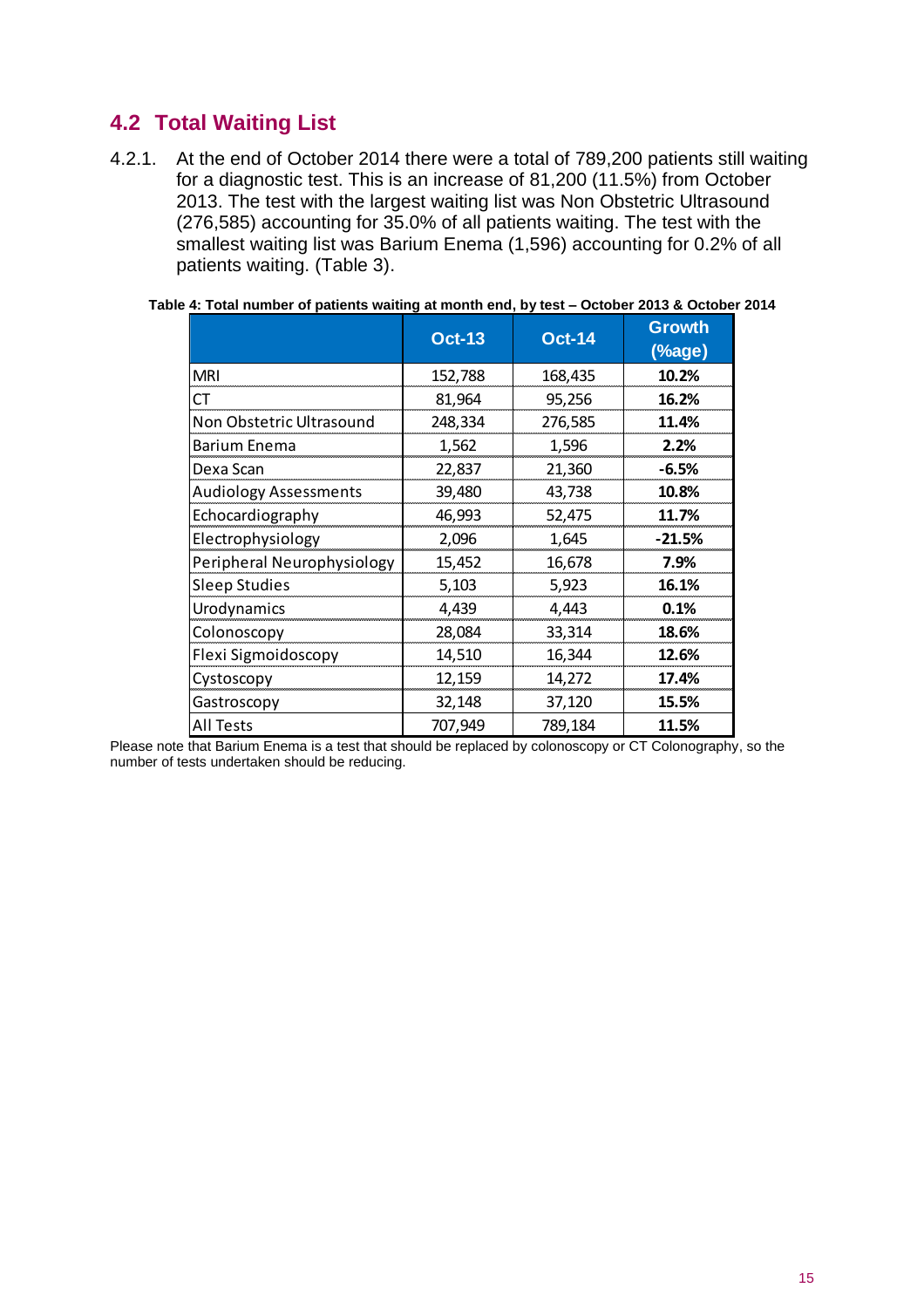## <span id="page-15-0"></span>**4.3 Median Waiting Times**

4.3.1. In October 2014 the estimated median waiting time for all 15 diagnostic tests was 1.9 weeks from time of referral, which is the same as it was in October 2013 (to 1 decimal place). The test with the shortest median waiting time was Barium Enema (1.5 weeks), and the test with the longest waiting time was Urodynamics (2.4 weeks). (Chart 7)



**Chart 7: Median waiting time by test – October 2014**

4.3.2. The area teams with the shortest median waiting time were 'Derbyshire & Nottinghamshire Area Team' (1.7 weeks). The area teams with the longest median waiting time were ''Birmingham and The Black Country Area Team' and 'Durham, Darlington and Tees Area Team' (2.2 weeks). (Table 2)

## <span id="page-15-1"></span>**4.4 Total Activity**

- 4.4.1. In total 1,679,600 of the 15 key diagnostic tests were performed during October 2014. This is an increase of 79,100 (4.9%) from the same period last year (Table 4).
- 4.4.2. The number of diagnostic tests undertaken in October 2014 was the highest for any month since collection of the data began in January 2006.
- 4.4.3. Non Obstetric Ultrasound was the test with the highest activity (581,606 tests), accounting for 34.6% of all activity in October 2014. Electrophysiology was the test with the lowest reported activity (2,735 tests) accounting for 0.2% of all activity.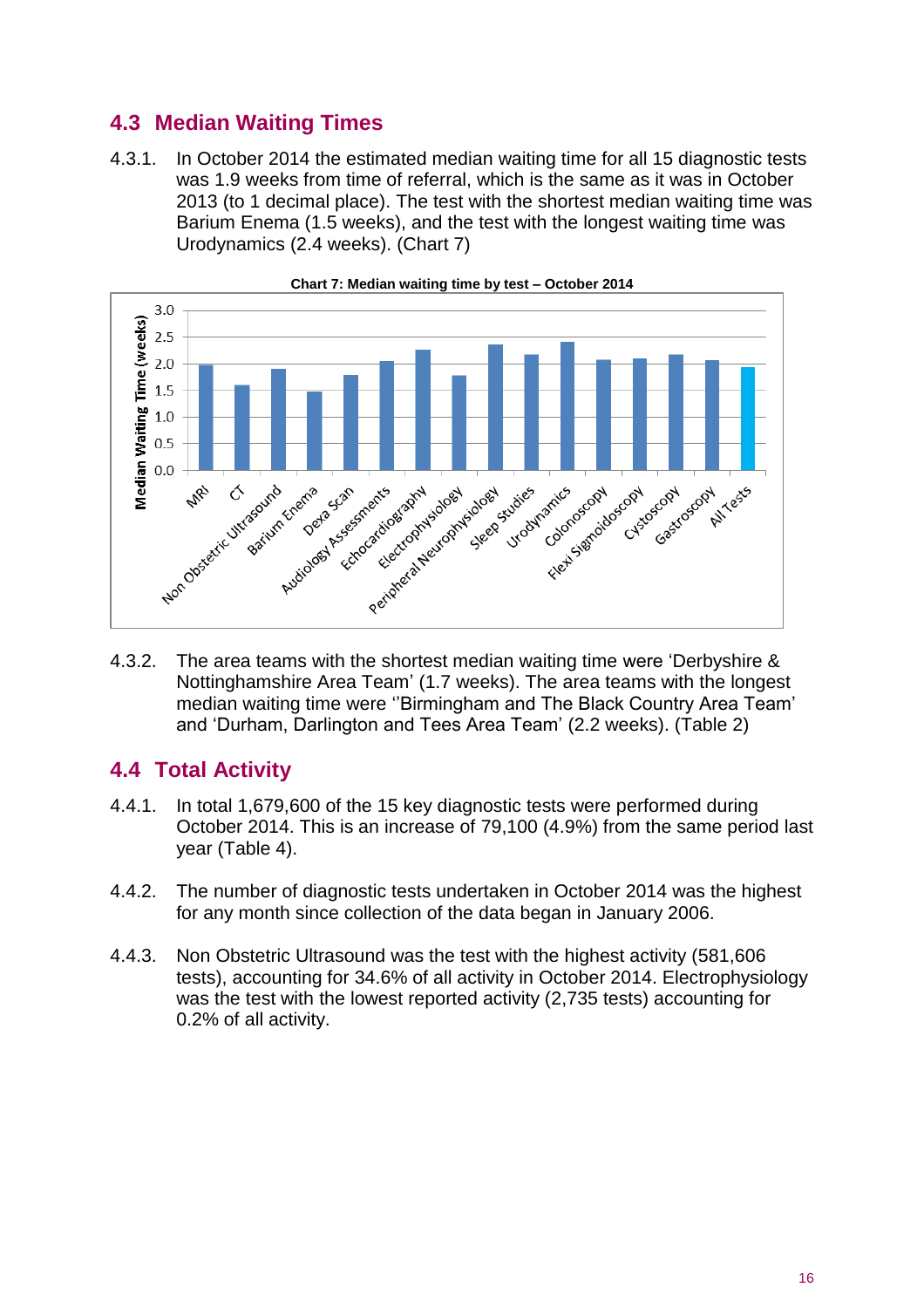|                              | rabic of Total Activity & Orowth by tool |               |                  |                  |                                          |                                                   |                                                             |                                                                      |  |
|------------------------------|------------------------------------------|---------------|------------------|------------------|------------------------------------------|---------------------------------------------------|-------------------------------------------------------------|----------------------------------------------------------------------|--|
|                              | <b>Oct-14</b>                            | <b>Oct-13</b> | <b>YTD 14/15</b> | <b>YTD 13/14</b> | <b>Growth Oct</b><br><b>14 vs Oct 13</b> | <b>Growth YTD</b><br>14/15 vs<br><b>YTD 13/14</b> | <b>Adjusted</b><br><b>Growth Oct</b><br><b>14 vs Oct 13</b> | <b>Adjusted</b><br><b>Growth YTD</b><br>14/15 vs<br><b>YTD 13/14</b> |  |
| <b>MRI</b>                   | 252,804                                  | 235,324       | 1,686,637        | 1,523,934        | 7.4%                                     | 10.7%                                             | 7.4%                                                        | 11.4%                                                                |  |
| <b>CT</b>                    | 406,416                                  | 376,082       | 2,701,553        | 2,469,885        | 8.1%                                     | 9.4%                                              | 8.1%                                                        | 10.1%                                                                |  |
| Non Obstetric Ultrasound     | 581,606                                  | 569,280       | 3,832,443        | 3,691,770        | 2.2%                                     | 3.8%                                              | 2.2%                                                        | 4.5%                                                                 |  |
| <b>Barium Enema</b>          | 3,127                                    | 3,230         | 20,548           | 22,717           | $-3.2%$                                  | $-9.5%$                                           | $-3.2%$                                                     | $-8.9%$                                                              |  |
| Dexa Scan                    | 36,240                                   | 34,905        | 233,332          | 222,250          | 3.8%                                     | 5.0%                                              | 3.8%                                                        | 5.7%                                                                 |  |
| <b>Audiology Assessments</b> | 106,275                                  | 107,783       | 700,050          | 713,034          | $-1.4%$                                  | $-1.8%$                                           | $-1.4%$                                                     | $-1.2%$                                                              |  |
| Echocardiography             | 111,908                                  | 104,377       | 739,186          | 693,926          | 7.2%                                     | 6.5%                                              | 7.2%                                                        | 7.2%                                                                 |  |
| Electrophysiology            | 2,735                                    | 2,857         | 17,590           | 19,346           | $-4.3%$                                  | $-9.1%$                                           | $-4.3%$                                                     | $-8.5%$                                                              |  |
| Peripheral Neurophysiology   | 18,357                                   | 16,784        | 112,582          | 107,061          | 9.4%                                     | 5.2%                                              | 9.4%                                                        | 5.9%                                                                 |  |
| <b>Sleep Studies</b>         | 11,234                                   | 9,044         | 69,443           | 60,560           | 24.2%                                    | 14.7%                                             | 24.2%                                                       | 15.4%                                                                |  |
| Urodynamics                  | 7,355                                    | 7,566         | 46,398           | 50,147           | $-2.8%$                                  | $-7.5%$                                           | $-2.8%$                                                     | $-6.9%$                                                              |  |
| Colonoscopy                  | 39,557                                   | 36,289        | 241,180          | 232,992          | 9.0%                                     | 3.5%                                              | 9.0%                                                        | 4.2%                                                                 |  |
| Flexi Sigmoidoscopy          | 21,642                                   | 20,127        | 137,190          | 131,450          | 7.5%                                     | 4.4%                                              | 7.5%                                                        | 5.1%                                                                 |  |
| Cystoscopy                   | 27,197                                   | 25,242        | 171,287          | 170,178          | 7.7%                                     | 0.7%                                              | 7.7%                                                        | 1.3%                                                                 |  |
| Gastroscopy                  | 53,119                                   | 51,550        | 352,118          | 337,371          | 3.0%                                     | 4.4%                                              | 3.0%                                                        | 5.1%                                                                 |  |
| <b>All Tests</b>             | 1,679,572                                | 1,600,440     | 11,061,537       | 10,446,621       | 4.9%                                     | 5.9%                                              | 4.9%                                                        | 6.6%                                                                 |  |

**Table 5: Total Activity & Growth by test**

Please note that Barium Enema is a test that should be replaced by colonoscopy or CT Colonography, so the number of tests undertaken should be reducing.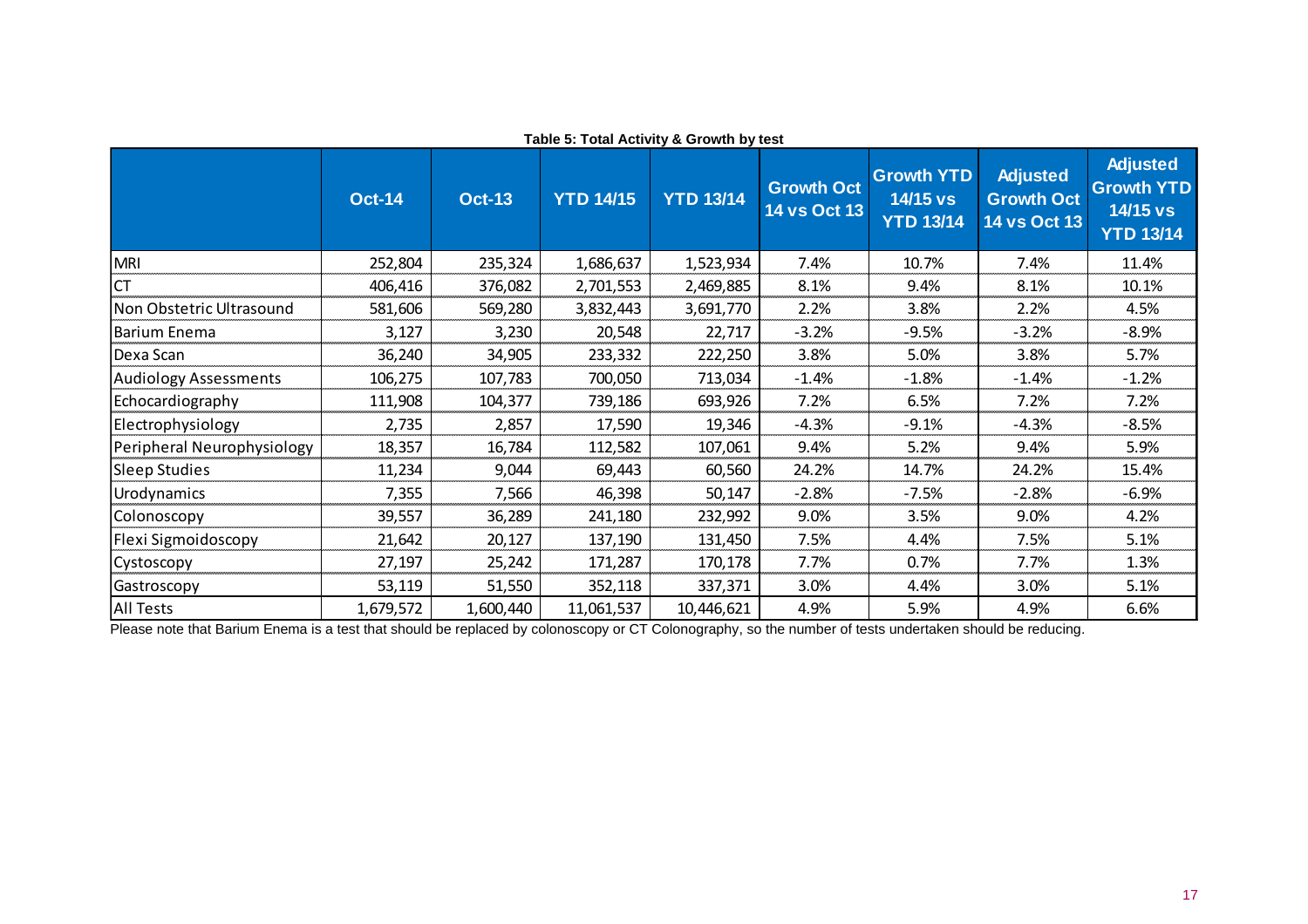# <span id="page-17-0"></span>**5 Annex**

# <span id="page-17-1"></span>**5.1 Methodology**

- 5.1.1. NHS England compiles diagnostic waiting time and activity data through a central return. Data collected includes:
- The number of patients waiting at the month end, split by test and week.
- Total activity classified as either; Waiting List tests (excluding planned), Planned tests, or Unscheduled tests.
- 5.1.2. Providers submit data to NHS England via Unify2 where it checked and signed off by commissioners. For further details on how the data is collected and the Unify2 system, please refer to the [Data Quality and Methodology Statement.](http://www.england.nhs.uk/statistics/wp-content/uploads/sites/2/2013/08/Diagnostics-Data-Quality-Statement.pdf)

## <span id="page-17-2"></span>**5.2 Data Revision**

5.2.1. Revisions to published figures are released on a six-monthly basis and in accordance with the NHS England Analytical Services (Operations) team's revision policy. For more information on the revision policy please refer to the [Unify2 Revisions Policy Document.](http://www.england.nhs.uk/statistics/wp-content/uploads/sites/2/2012/04/Unify2-revisions-policy.pdf)

## <span id="page-17-3"></span>**5.3 Data Availability**

- 5.3.1. Monthly diagnostic waiting time and activity data is published on a monthly timetable. The next publication of this report and accompanying data will be  $7<sup>th</sup>$ January 2015. [A full calendar of all statistical publications can be found here.](http://www.england.nhs.uk/statistics/12-months-statistics-calendar/)
- 5.3.2. In addition to monthly publication, diagnostic waiting time and activity data is also published in a quarterly census and annual report.
- 5.3.3. [Quarterly census data can be found here.](http://www.england.nhs.uk/statistics/statistical-work-areas/diagnostics-waiting-times-and-activity/diagnostics-census-data/)
- 5.3.4. [Annual Imaging and Radiodiagnostics data can be found here.](http://www.england.nhs.uk/statistics/statistical-work-areas/diagnostics-waiting-times-and-activity/imaging-and-radiodiagnostics-annual-data/)

### <span id="page-17-4"></span>**5.4 Glossary**

#### **Area Team**

A geographical area of NHS England with direct commissioning responsibilities for GP services, dental services, pharmacy, and certain aspects of optical services.

#### **Clinical Commissioning Group (CCG)**

A group of GP practices, which working with other healthcare professionals and in partnership with local communities and local authorities, commission NHS services for patients with in their local communities.

#### **Endoscopy**

A categorisation of diagnostic tests that include; Colonoscopy; Flexi sigmoidoscopy; Cystoscopy and Gastroscopy.